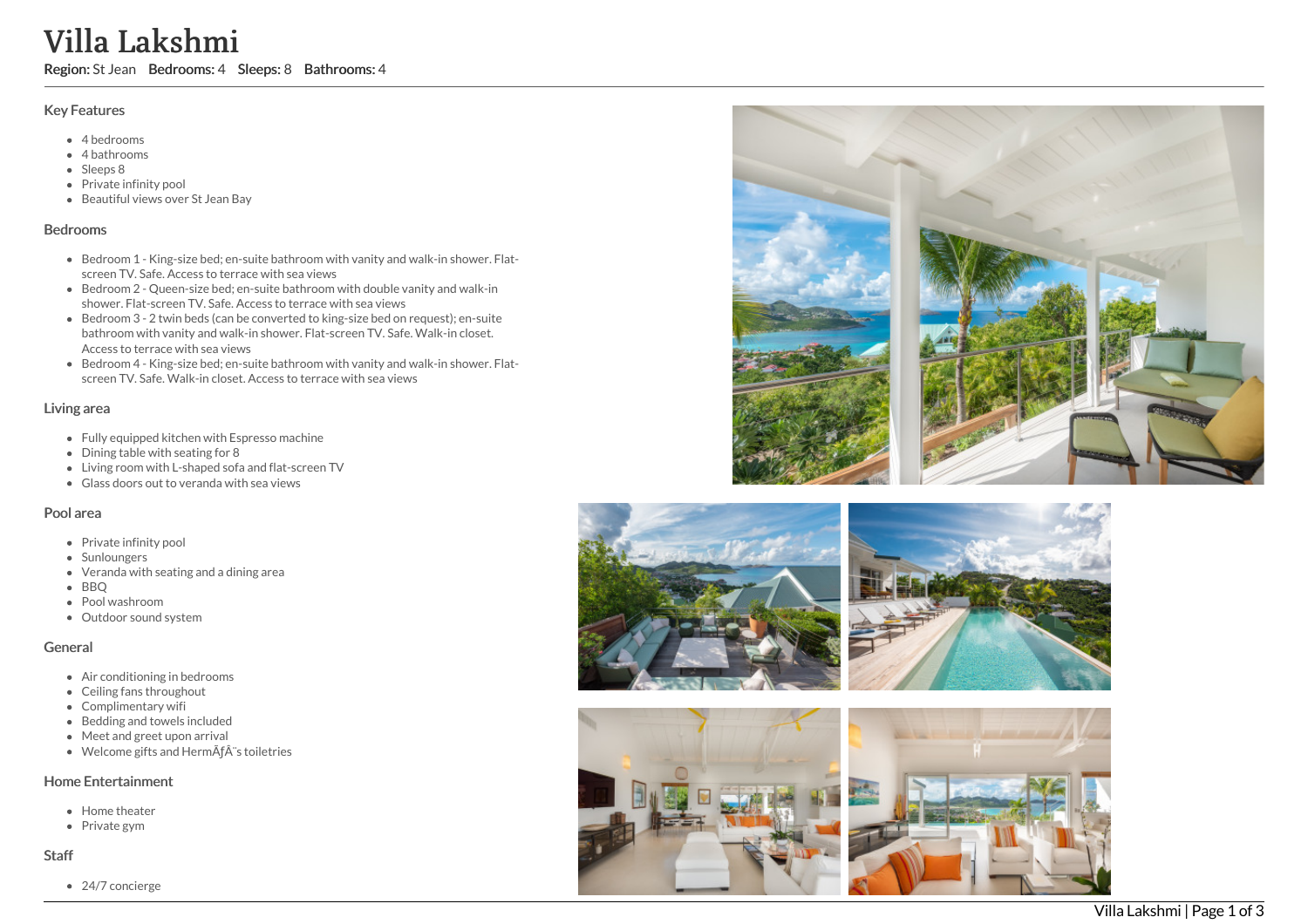Daily maid service (excl. Sundays and holidays)

## Exclusive Top Villas Perks

Complimentary extras included when you book direct with us:

- Meet and greet at the airport
- Free return airport transfers for 6 persons, (Min. spend of \$5,000 to qualify.)
- Free return airport transfers for 12 persons, (Min. spend of \$10,000 to qualify.)